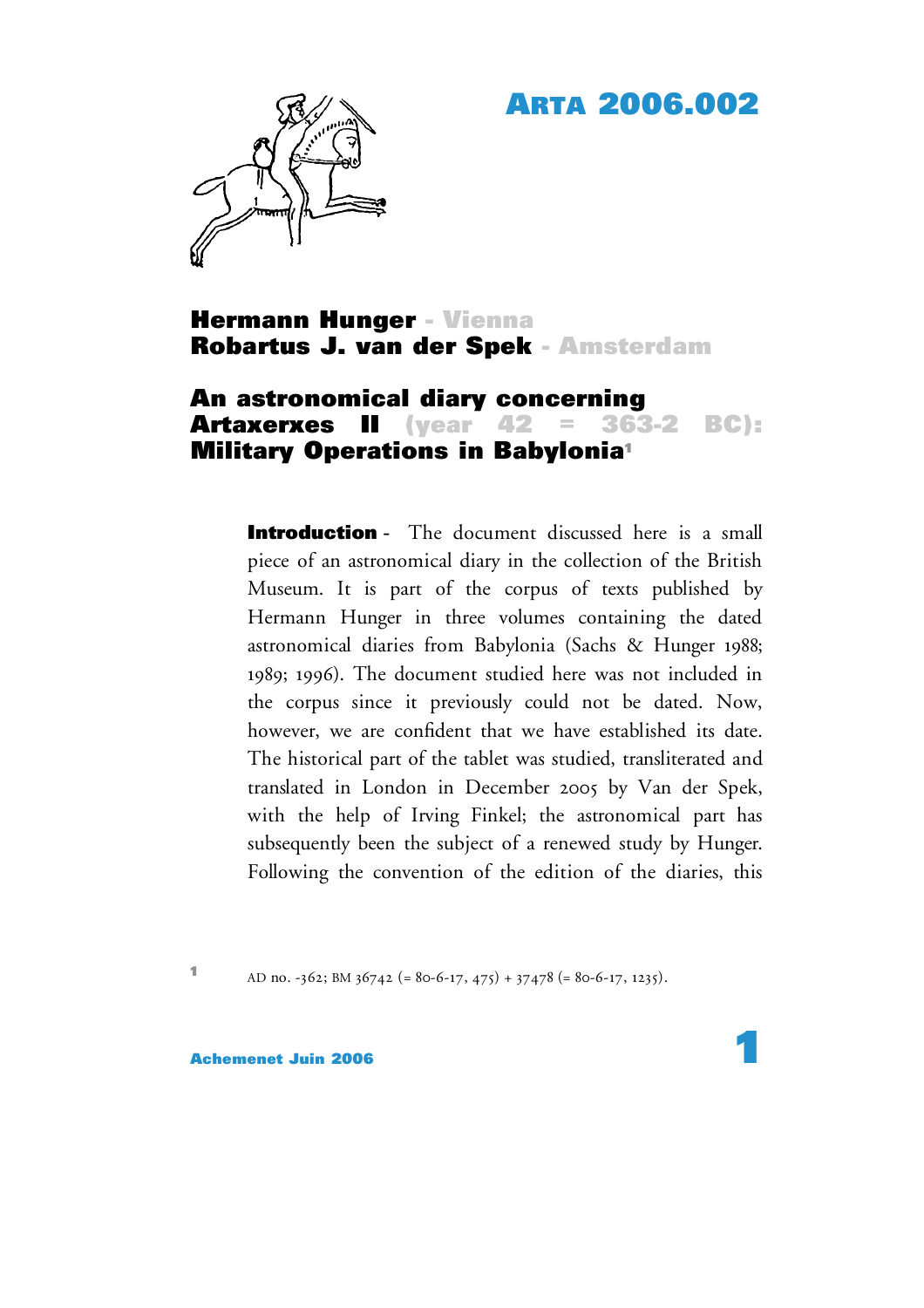

diary can be added to Volume I (1988) under No. -362. We thank the Trustees of the British Museum for the possibility to study the text and present it in an on-line publication.

**Description of the tablet** - The fragment as it is preserved is the upper part of a larger tablet and consists of two pieces, joined by the late Abraham Sachs in 1957. The obverse contains astronomical observations; the preserved part of the reverse contains historical information. The text ends with a colophon on the upper edge.

The text of the obverse is written both on BM 37478 (left part) and BM 36742 (right part). The height of the obverse is 8.5 cm. Since a reconstruction of lines 1 and r.9'-10' is possible, we can calculate the lost part of the beginning of the tablet. The loss at the right end side is more difficult to gauge, but comparison with, e.g., AD I, p. 142, no. -346 indicates that *c*. 15 signs are lost at the right end side of line 1. Of the reverse only BM  $36742$  contains writing. The length of line r.  $7'$  is 4.8 cm; the dividing line on the lower edge is 4 cm. The height of the tablet from the upper part up to and including line  $7'$  is 4 cm. **2**

**<sup>2</sup>** The photographs presented below were taken by Van der Spek; the British Museum is not responsible for their quality.

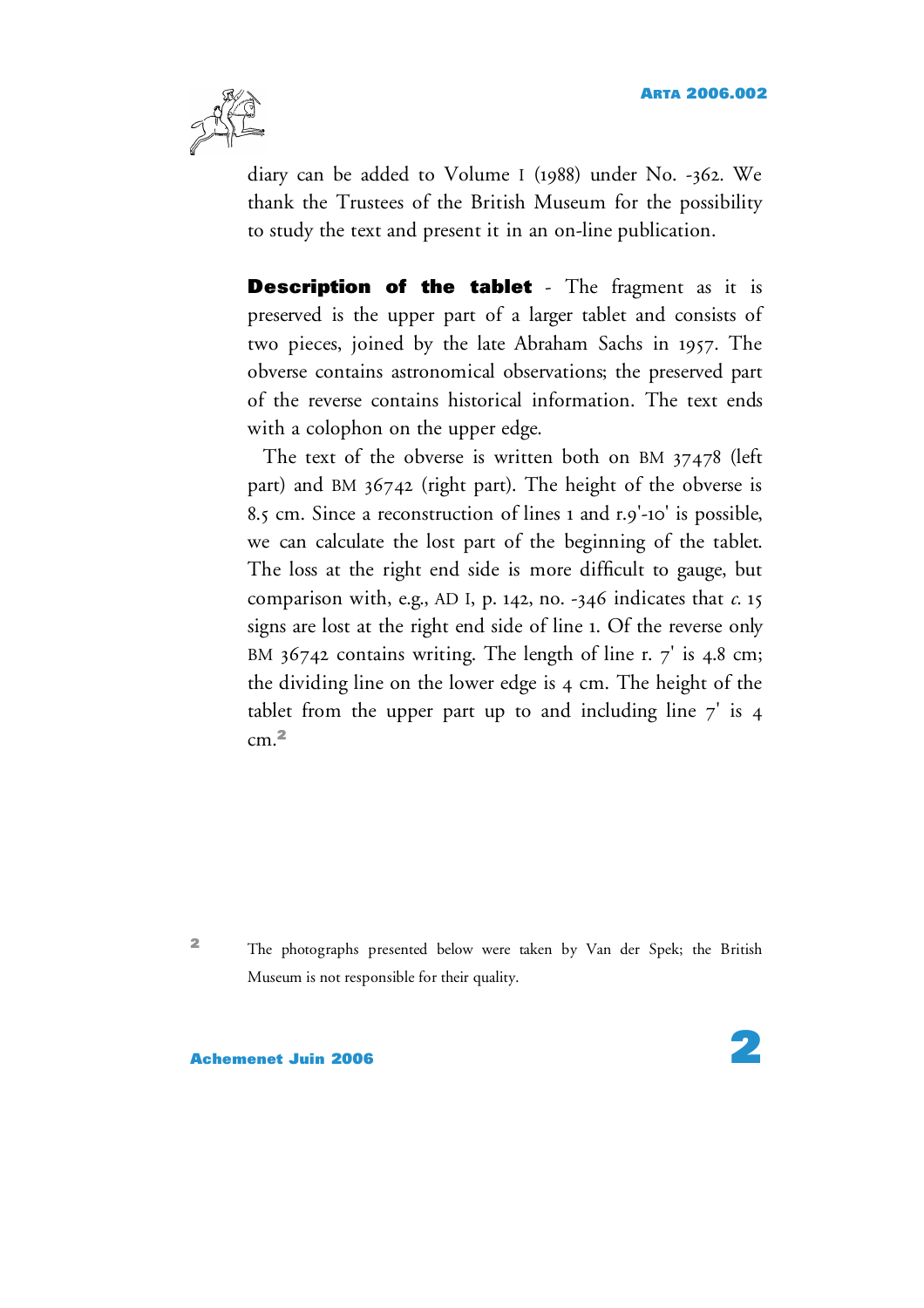

# **Transliteration**

### *obverse*

- 1. [MU 42 KAM <sup>m</sup>Ár-š]*ú šá* <sup>m</sup>Ár-tak-šat-su LUGAL KUR.KUR MU-*⌃ú na-bu-*˹*ú*˺ [GAN ..........]
- 2. [.. .. .. .. ..] GE<sub>6</sub> 2 DIR AN ZA 2 *ina* KIN-SIG *šamáš* TÙR  $NÍGIN GE<sub>6</sub> 3$  [..........]
- 3. [.. .. .. .. ..] ˹x˺ *ni-di* <sup>p</sup>*ar-pi ina* IGI *⌃amá⌃ ù ár-ki ⌃amá⌃ id* KUR *u* [..........]
- 4.  $\left[ ... ... ... ... \right]$   $\left[ x \right]$  DUL TIR-AN *id* SI GIB GE<sub>6</sub> 7 SAG GE<sub>6</sub> [……….]
- 5. [.. .. .. .. ...] *ana* NIM DIB GE<sub>6</sub> 9 SAG GE<sub>6</sub> *sin* SIG MÚL KUR *⌃a* DUR [*nu-nu* .............]
- 6.  $\left[\dots \dots \dots \dots \right]$  10 ŠÚ-ŠÚ GE<sub>6</sub> 11 SAG GE<sub>6</sub> *sin* TÙR NU KÁD NÍGIN […………]
- 7. [...........] GE<sub>6</sub> 13 SAG GE<sub>6</sub> *sin ina* IGI *šur* GIGIR *šá* ˹ULÙ? ˺ [….......]
- 8. [.. .. .. .. .. .. ..] ˹x˺ DIR NU PAP AN *⌃e-ni* DUH [..........]
- 9.  $[\dots \dots \dots \dots \dots]$   $x^1$   $[\dots \dots \dots]$



*BM 36742 obverse*

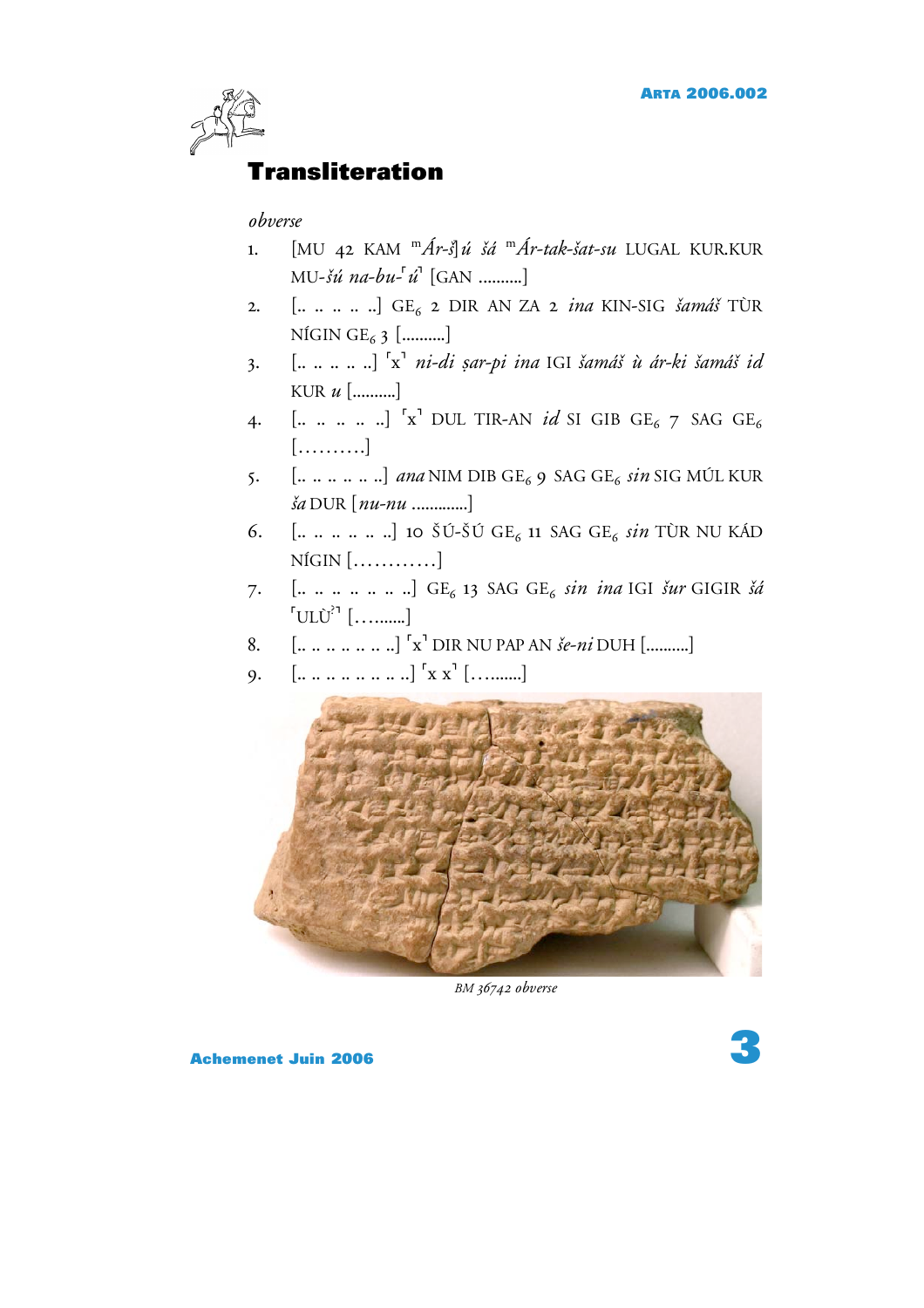

*BM 36742 reverse*

#### *reverse*

- 1'  $\left[ ... \, ... \, ... \, ... \, ... \, \right]$  x x  $\left[ ... \, ... \, \right]$
- $2'$  [.. .. .. .. .. .. D]UMU.MEŠ $\check{s}\check{u}^{l\dot{u}}$  x [.........]
- 3' [.. .. .. .. .. .. .. ..] x *ina* ITI APIN *a-na* URU UD.KIB.N[UN.KI ……….]
- 4' [.. .. .. .. .. .. .. .. ..] x UGU IM *ù* ! *⌃u-pal* IM ⇧ UB.ME⇧ [……….]
- 5' [.. .. .. .. .. .. .. .. .. ]x TI-*ú* DUMU LUGAL *⌃á a-na ma-a*p*-*p*art*[*ú* ……….]
- 6' [.. .. .. .. .. .. .. .. ..]x BAD5.BAD5-*⌃ú-nu* GAR-*un hu-bu-* «*hu-*»*us-su-n*[*u ih-tab-ta* ……….]
- 7' [.. .. .. .. .. .. <sup>|ú</sup>ERÍN<sup>?</sup>].MEŠLUGAL *šá a-na ṣal-tum ina muhhi* KUR-*ú* [……….]
- 8' [.. .. .. .. .. .. .. .. ]x ŠU<sup>II</sup>-su-nu *ik-ta-šad* URU GAZ[.ME⇧ ? ……….] ––––––––––––––––––––––––––––––––––––––––––––
- 9' [MU 42 KAM <sup>m</sup>*Ár-⌃ú ⌃á*] <sup>m</sup>*Ár-tak-⌃at-su* LUGAL KUR.KUR  $\lceil MU.\check{3} \mathbf{\hat{u}}^{\dagger} \rceil$  [na-bu- $\mathbf{\hat{u}}$ ]

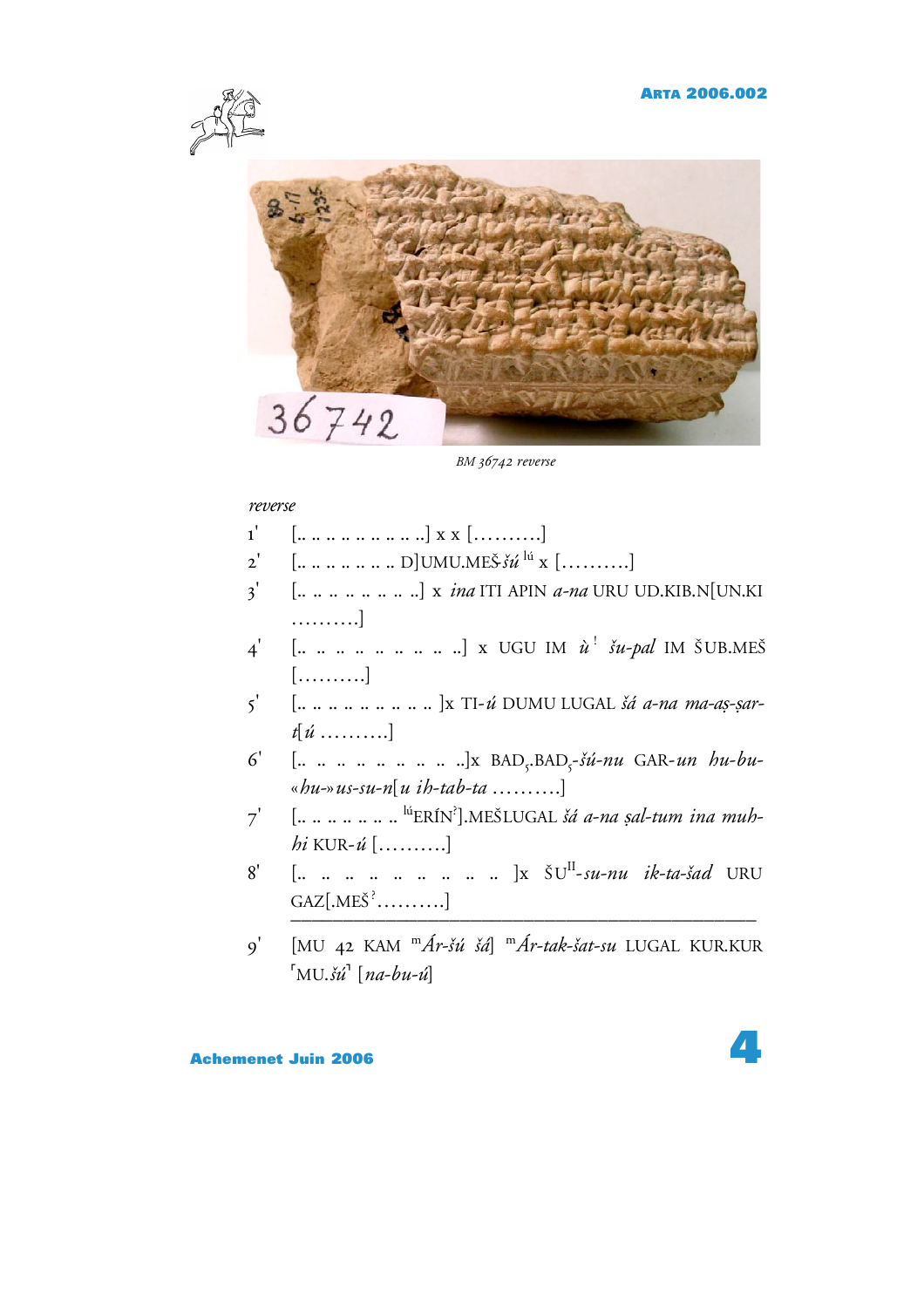

- 10' [EN.NUN *šá gi-né-e šá* T]A GAN EN TIL ŠE 「«..»<sup>?」</sup>「MU<sup>」</sup> 40[+2 KAM]
- 11' [ŠU<sup>II m</sup>G]I<sup>?</sup>-<sup>d</sup>EN DUMUx*šá* <sup>rm</sup>MU.<sup>d</sup>EN DUMU <sup>m</sup>«<sup>lú?</sup>»<sup>3</sup>*Mu-šezi-b*[*u* ……….]



*BM 36742 lower reverse and upper edge (with colophon)*

# **Translation**

## *obverse*

- 1 [Year 42 of Ars]es, who is called Artaxerxes, king of the lands. [Month IX (29 Nov. – 28 Dec. 363 BC).....…..]
- 2  $\left[......... \right]$  Night of the  $2^{nd}$ , clouds were in the sky. The

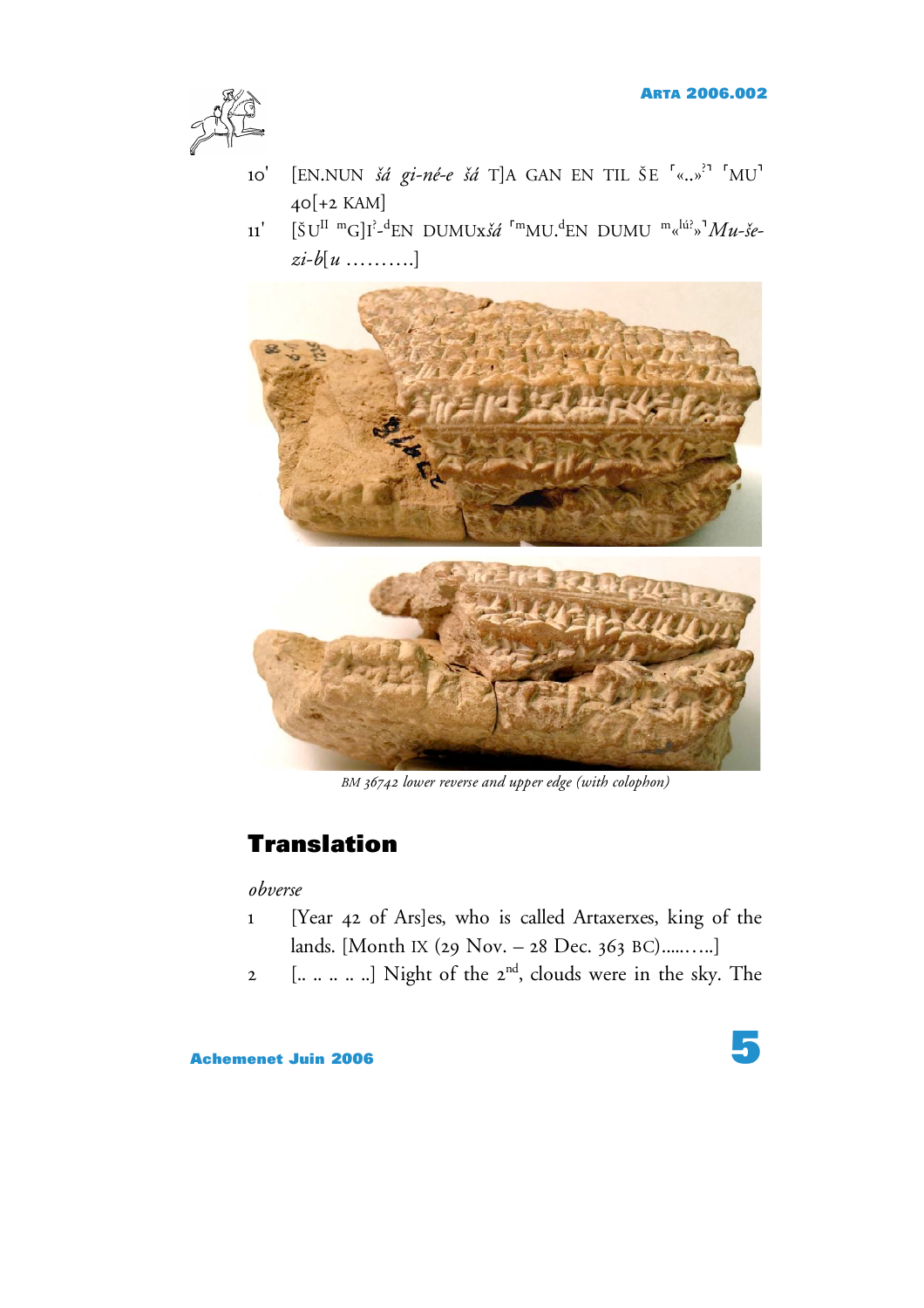

2<sup>nd</sup>, in the afternoon, the sun was surrounded by a halo. Night of the 3<sup>rd</sup>, [………]

- 3 [.. .. .. .. ..] a dark cloud in front of the sun and behind the sun, on the east side and [……….]
- 4 [.. .. .. .. ..] x DUL; a rainbow stretched on the north side. Night of the  $7^{\text{th}}$ , beginning of the night, [..........]
- $\mathbf{5}$  [........] having passed [...] to the east. Night of the  $9^{\text{th}}$ , beginning of the night, the moon was  $[...]$  below Eta Piscium [……….]
- 6 [.........] The 10<sup>th</sup>, very overcast. Night of the  $11<sup>th</sup>$ , beginning of the night, the moon was surrounded by a halo, which was not closed. [……….]
- $7$  [.........] Night of the 13<sup>th</sup>, beginning of the night, the moon was […] in front of Zeta Tauri [……….]
- 8  $\left[............... \right]$  clouds; I did not watch; rain so that the sandal was removed [……….]
- 9  $\left[...............x\right]$  x x  $\left[......... \right]$

#### *reverse*

- $1'$  [.. .. .. .. .. .. .. ..]  $X X$  [............]
- 2' [.. .. .. .. .. .. .. ..] his sons, the x[…] person[*s* ? ……….]
- $3'$  [..............] x in the month Arachsamna (VIII = 31) Oct.  $-28$  Nov. 363 BC) to the city of Sipp[ar .........]
- $4'$  [...............] x upstream and downstream they encamped [……….]
- $5'$  [... .. .. .. ... ... ...] x they took. The son of the king, who for the protecti[on of ……….]
- $6'$  [.............] x inflicted<sup>sg</sup> a defeat upon them, [he plundered] booty from them [……….]

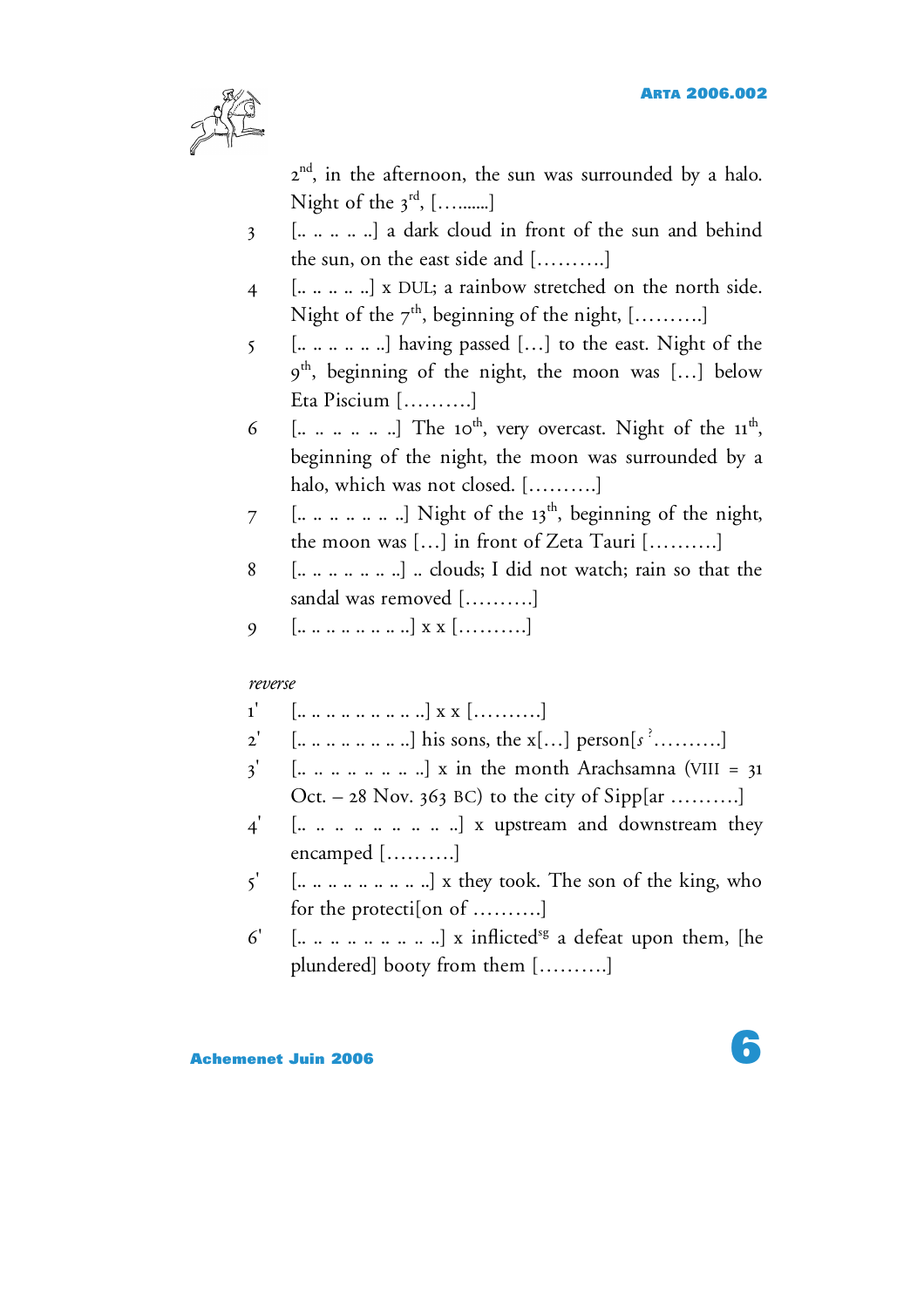

- 7' [.. .. .. .. .. .. .. .. .. *The troop*]s of the king, who for doing battle over the mountains ? [had come, ……….]
- 8' [.. .. .. .. .. .. ..] x got hold [of him/the city<sup>2</sup>]. [They<sup>2</sup>] conquered the city.  $[\ldots, \ldots, \ldots]$
- 9' [Year 42 of Arses, who is called] <sup>"</sup>by the name of" Artaxerxes, king of the lands.
- 10' [Regular observations fr]om Kislimu (IX) until the end of Addaru (XII), year  $40[+2]$
- 11' [Hand of Mu⌃al]lim(?)-Bēl, son of Iddin-Bēl, descendant of Mushezib[u (……….)]

# **Commentary**

**The date** - This diary must belong to the later years of Artaxerxes II. Year number 40 is just preserved on line r.10', the remainder is broken off. The name Artaxerxes is clearly written on lines 1 and r. 9'. Hence Artaxerxes I and II, who both reigned more than 40 years, come into account. Because a faint trace of the Winkelhaken of the sign *šú* is preserved on line 1, we can be pretty sure that the king in question was the Artaxerxes whose personal name was Arshu ("'Á*r-šú*), as we know from several other astronomical diaries. In addition, the colophon shows great similarity to diary AD I, p. 138, no. -361, r.1'-3' (Year 43 Artaxerxes II). Unfortunately the scribe of that tablet (Uballissu-Bel, son of Bel-apla-[…]) is not the same person as the scribe of this diary.

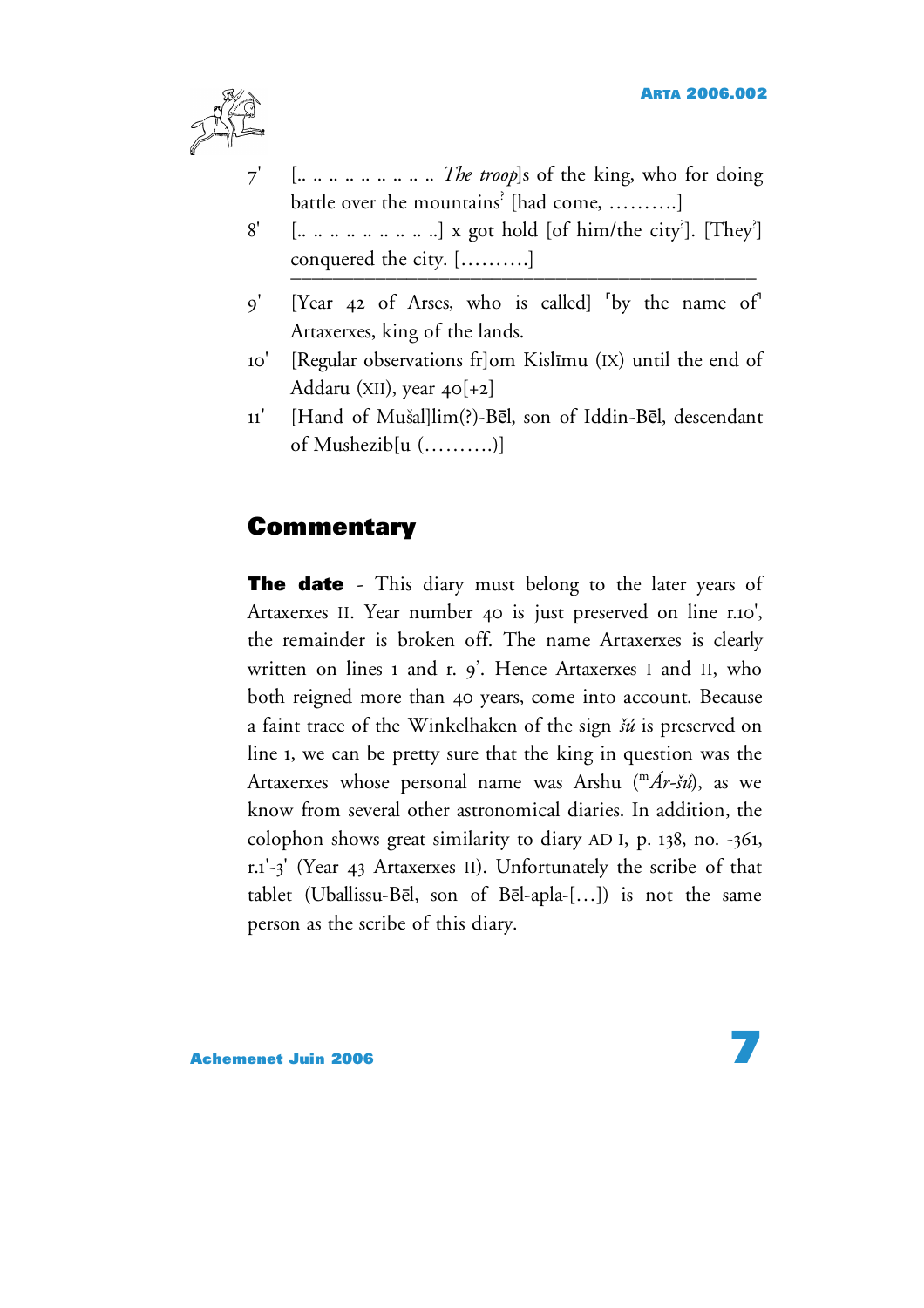

The astronomical observations concern the months IX-XII, Kislimu to Addaru. Since there seems to be no question of an intercalary Addaru, the observation will concern years 41, 42, 44 or 46 of Artaxerxes' II reign, if the list of Parker and Dubberstein (1956) is correct. The astronomical information on the obverse helps us to establish a precise date. It is reported that the moon was below Eta Piscium on the  $9<sup>th</sup>$  of Kislimu. Since only years 41, 42, 44 and 46 are possible, the moon's position in these years is relevant:

| 41 IX 9 = -363 (= 364 BC) Dec 17 | 7.1   |
|----------------------------------|-------|
| 42 IX 9 = -362 Dec 6             | 353.9 |
| 44 IX 9 = -360 Dec 14            | 18.6  |
| 46 IX 9 = -358 Dec 23            | 39.9  |

The numbers to the right are ecliptic longitudes at  $7$  p.m. Year 42 fits nicely, because Eta Piscium has a longitude of ca. 353 at this time.

**Historical relevance** *-* The historical section yields new historical information. Certain people ("his sons"?) encamped around the city of Sippar on the Euphrates in November 363 BC. Afterwards "they took" the city. Some time later (possibly the same month, or perhaps month XII  $[27 \text{ Febr.} - 27 \text{ March}$ 262 BC]; the information comes from the end of the tablet), the son of the king set out to defend the city, inflicted a defeat on the attackers. Then, "[*troop*]s of the king" arrived to do battle and got hold of someone or something. Were these additional troops sent to bring about the capture of Sippar?

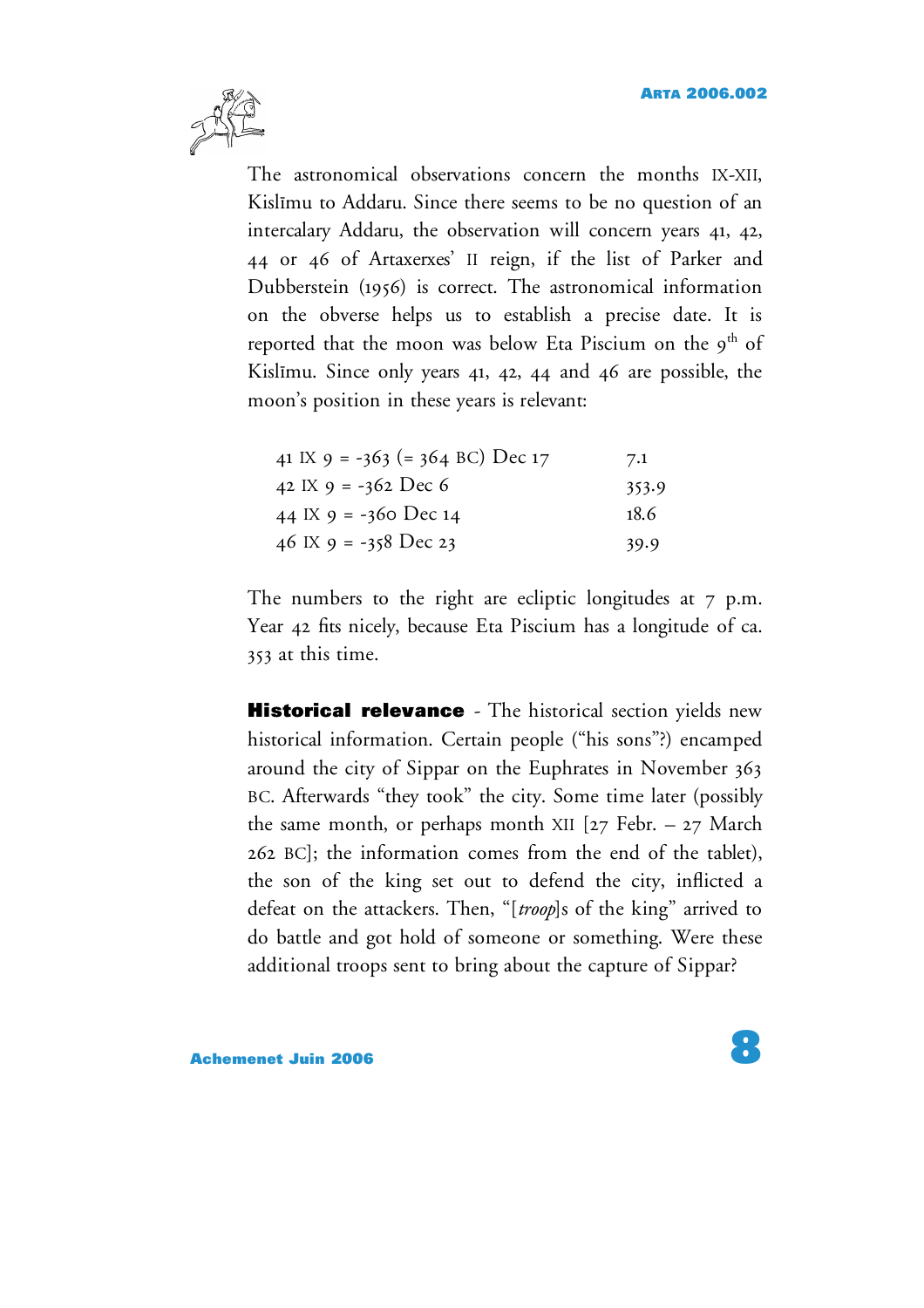

We should like to know who the "son of the king" was. Artaxerxes II had three sons who were possible successors. At first Artaxerxes appointed Darius as his heir (Plut. *Art*. 26.4-5), but he rebelled against his father. The conspiracy was discovered and Darius was put to death. Another candidate is Arsames, but Briant points out that Ochos, later to be enthroned as Artaxerxes III, was the destined successor. During the lifetime of his father, he was the head of a campaign against Tachôs of Egypt (Syncellus, p.486, 20) and, according to Diodorus XV.93.1, Artaxerxes III succeeded without any major problem to his father's throne after the latter's death (cf. Briant 2002: 681).

The enemies are even more difficult to determine. One might think of governors, or also to "sons," hence brothers of the son of the king just mentioned. In the case of "governors" one might think of satraps who revolted in the so-called "Great Satraps' revolt," in the case of "sons" of the king, one might think of the struggle for the position of crown prince described above. It might as well have been a mountain tribe.

Let us first consider the so-called "Great Satraps' Revolt." According to Diodorus XV.93.1, "the inhabitants of the Asiatic coast revolted from Persia, and some of the satraps and generals rising in insurrection made war on Artaxerxes. At the same time Tachôs, the Egyptian king, decided to fight the Persians and prepared ships and gathered infantry forces." The king had to fight at the same time against "the Egyptian king, the Greek cities of Asia, the Lacedaemonians and the allies of these: satraps and generals who ruled the coastal districts and had agreed upon making common cause (*koinopragia*)."

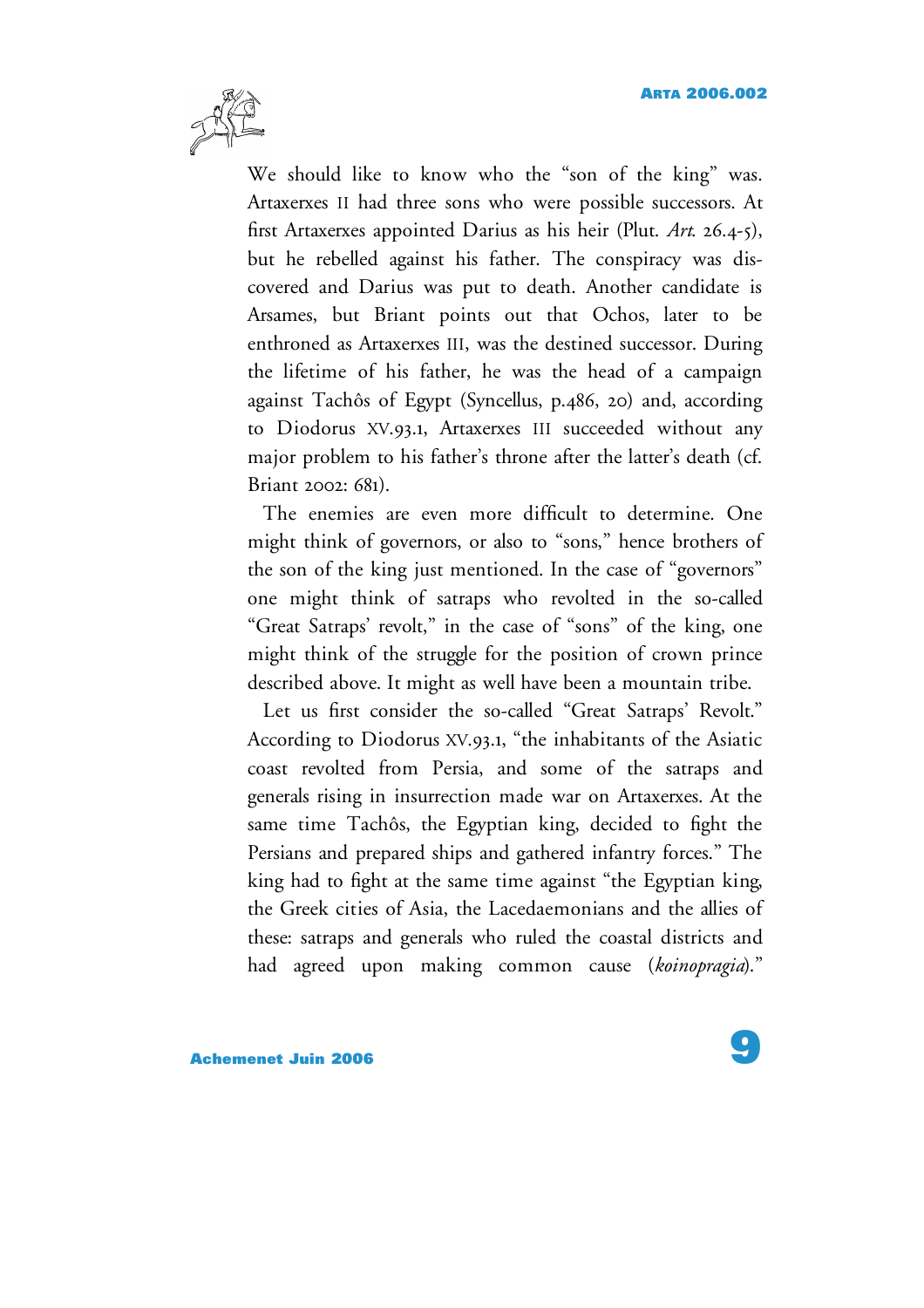

Diodorus mentions the following rebels in person: Ariobarzanes, satrap of Phrygia, Mausolos, overlord of Caria, Orontes, satrap of Mysia, and Autophradates, satrap of Lydia. In addition: "Apart from the Ionians were Lycians, Pisidians, Pamphylians, and Cilicians, likewise Syrians, Phoenicians, and practically all the coastal peoples (*ethn*e)".

The summary (*prologus*) of book X of the histories of Pompeius Trogus has it that the Great King "pursued his dignitaries (*purpurati*) who had defected (*defectores*) in Asia: first of all Datames, satrap (*praefectus*) of [Paphlagonia] – the origin of the Paphlagonians is presented – then the satrap of the Hellespont, Ariobarzanes; and next in Syria the satrap of Armenia, Orontes; how he conquered them all and died, leaving the throne to his son Ochus."

Other sources of importance are the life of Datames by Cornelius Nepos and some "Stratagems" by Polyaenus concerning Datames (Polyaenus VII.21.1-7), Orontes (VII.14.2-4), Ariobarzanes (VII.26) and Autophradates (VII.27.1-3). It is striking that Plutarch does not find the affair interesting enough to include it in his life of Artaxerxes.

Is it possible to link the information of this diary to what we know about the Great Satrap's Revolt (366-360 BC)? This revolt has been the subject of an extensive discussion on its chronology and its nature. Our sources are meagre and contradictory, and our knowledge of the chronology is practically nil. Moreover, the main interest of the Greek and Roman historians is in the western parts of Asia. Diodorus explicitly says that the revolt concerned western satrapies and "all the coastal peoples." Babylonia is not mentioned. The rebels operating

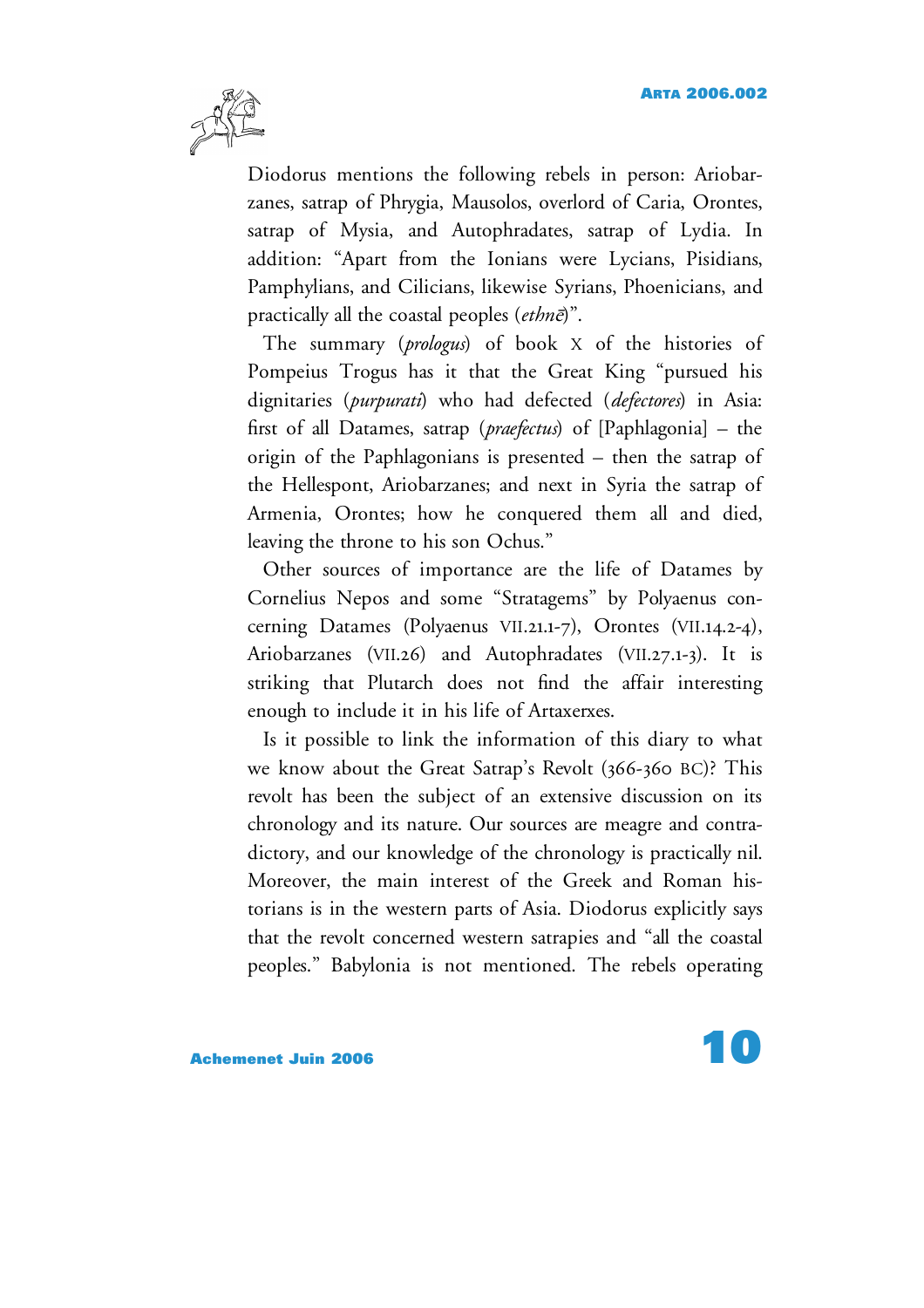

most closely to Babylonia are Datames, who is said to have invaded Mesopotamia (Polyaenus VII.21.3), and Orontes, satrap of Armenia, is finally defeated in Syria (Pomp.Trog. *Prol.* X). Orontes *may* have attacked Mesopotamia as well.

In an earlier discussion of the other astronomical diaries concerning Artaxerxes II Van der Spek (1998: 253) defended the idea that this invasion was recorded in AD I, p. 130, no. -366 A Col. II: 2-5 (diary concerning month II, year 38 Artaxerxes II = 20 May - 19 June  $367$  BC). This idea was criticized by Pierre Briant (Briant 2000: 93-4). We must indeed admit that it is possible to combine this information of Polyaenus with this new diary, assuming that Datames may have reached Sippar. A similar reconstruction is possible as regards Orontes. Hence the more prudent position is not to make connections with the satrap's revolt at all costs.

The revolt (or revolts) has been the subject of a great number of publications, thoroughly discussed by Pierre Briant  $(1996: 695-694 = 2002: 656-675; 1997: 57-61; 2000: 92-97).$ The debate has centred about the question whether the revolt was a concerted action or a more or less contiguous number of uprisings. Concomitant to this issue is the question of how serious the revolt was. Was the revolt a clear sign of the decadence of the Achaemenid empire which brought the monarchy to the brink of downfall, or was it simply a normal feature of large empires which have on occasion to deal with revolts? The traditional view has been simply to follow Diodorus and consider the events as the near collapse of the empire. Weiskopf (1989) tried to reduce the importance of the events and stressed the lack of coordination, followed in

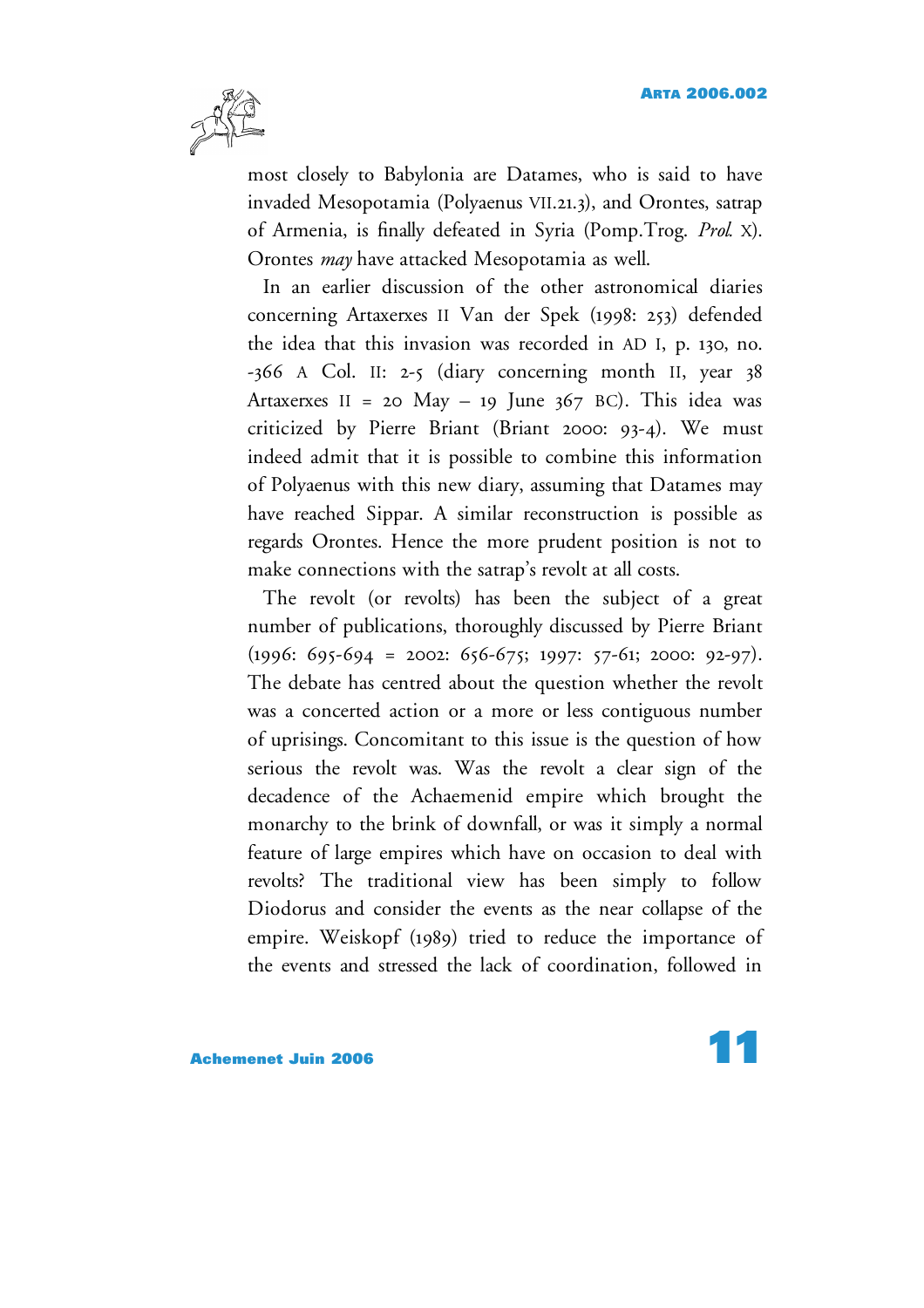

this by Briant. Debord (1999: 302-74) seems to return to the traditional view. Can this diary help us any further in this discussion?

Let us start with the negative answers. It gives no answer to the question whether or not the revolt was a coordinated action. It gives no clear indication who the attackers were. No name of a rebel or satrap or whoever is preserved. The only hints we have is the phrase "his sons" and the determinative LÚ, followed by traces of two horizontal wedges and one vertical wedge indicating the name of a people or tribe or a certain category of people (e.g. officials). Any connection with Datames or Orontes is therefore speculative.

What we do learn is that unrest was not restricted to the coastal area of the Persian empire. An attack on Sippar was serious enough to send an army under the leadership of the son of the king. It cannot have happened in the year that the son of the king launched an attack on Tachôs, the king of Egypt. What we also learn is that the attack was abortive and in this the story is in line with the reports about the other revolts: in all cases the king (in this case the son of the king) was successful. So, on the one hand there is evidence that the revolts were more widespread than assumed before; on the other hand, it is not evidence for a downfall of the monarchy: order was restored. It is to be noted that the diaries cannot be interpreted as pro-Persian propaganda, rather as a fairly detached data base of facts. The report also gives evidence of the lack of interest of Greek and Roman historians of events that happened in the centre of the Persian empire.

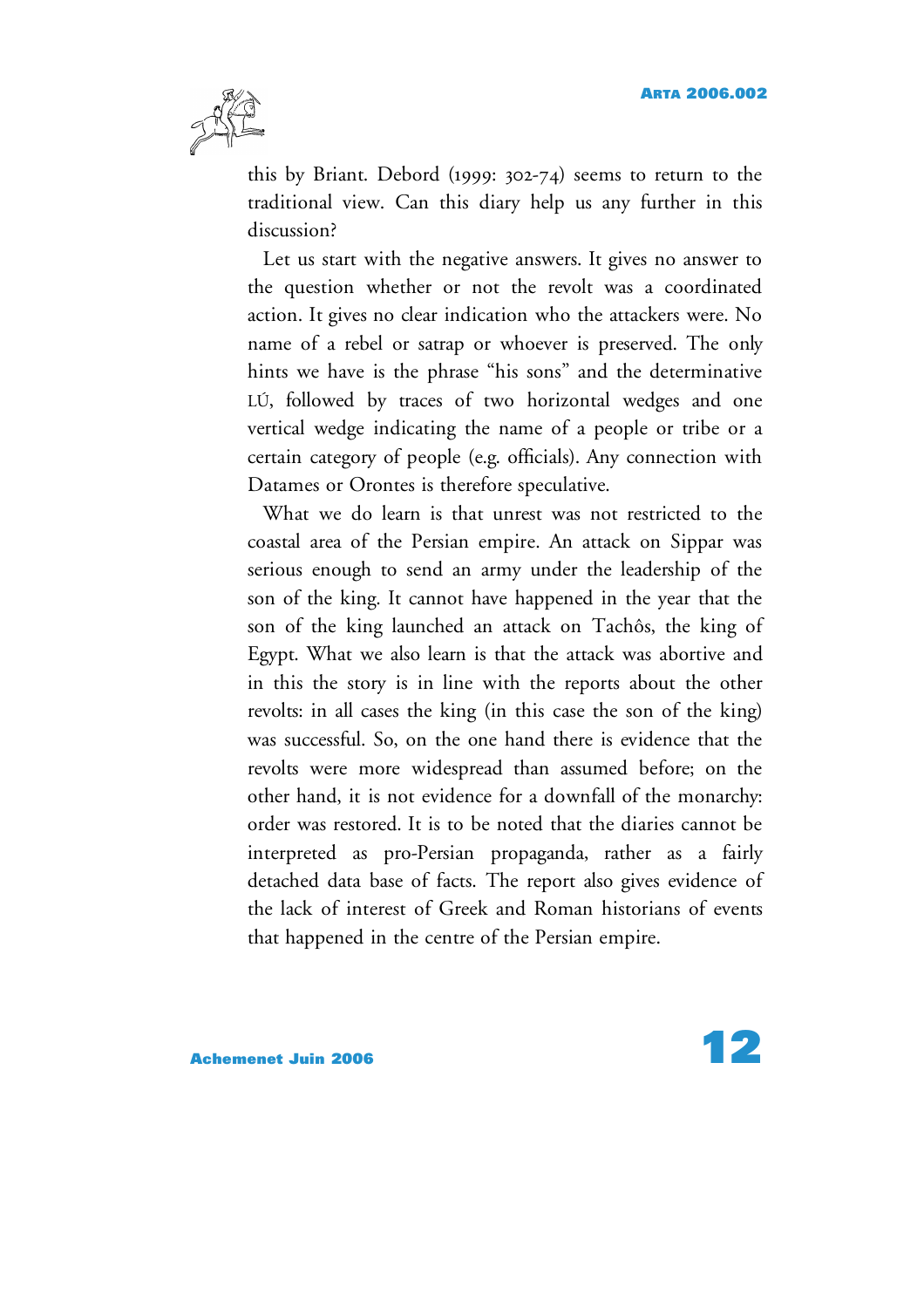

The second option is to disregard the Great Satrap's Revolt altogether and to focus on the struggle for the succession of the old king Artaxerxes II. The diary may report an insurrection of some sons or officials of the king who got hold of Sippar. The "son of the king," the designated crown prince, is able to re-capture the city. The role of the "[*troop*]s of the king" is unclear: they may have arrived in order to help the son of the king, but it cannot be excluded that he was the victim of their action. The lacunae are tantalizing indeed.

# **Textual notes**

### *obverse*

1., r.9' Artaxerxes has the title "king of the lands," a title often used in the Achaemenid and early Hellenistic period. In fact, this is the only diary of Artaxerxes II that mentions the title. Other diaries have no title at all, or lugal, "king," only.

### *reverse*

- 2' D]UMU.MEŠ šú <sup>lú</sup>x [..., "his [s]ons, the x-persons" Few traces are preserved: two vertical wedges (the upper one a bit longer), and a vertical one. It is difficult to suggest what it is to be read here; <sup>lú</sup>GAL.UKKIN, "satrap," seems impossible.
- 3' ITI APIN, "the month Arachsamna (VIII)" It is curious to note that reference is made to month VIII, while the diary concerns months IX-XII. We assume that reference is made to an attack in month VIII, which led to a

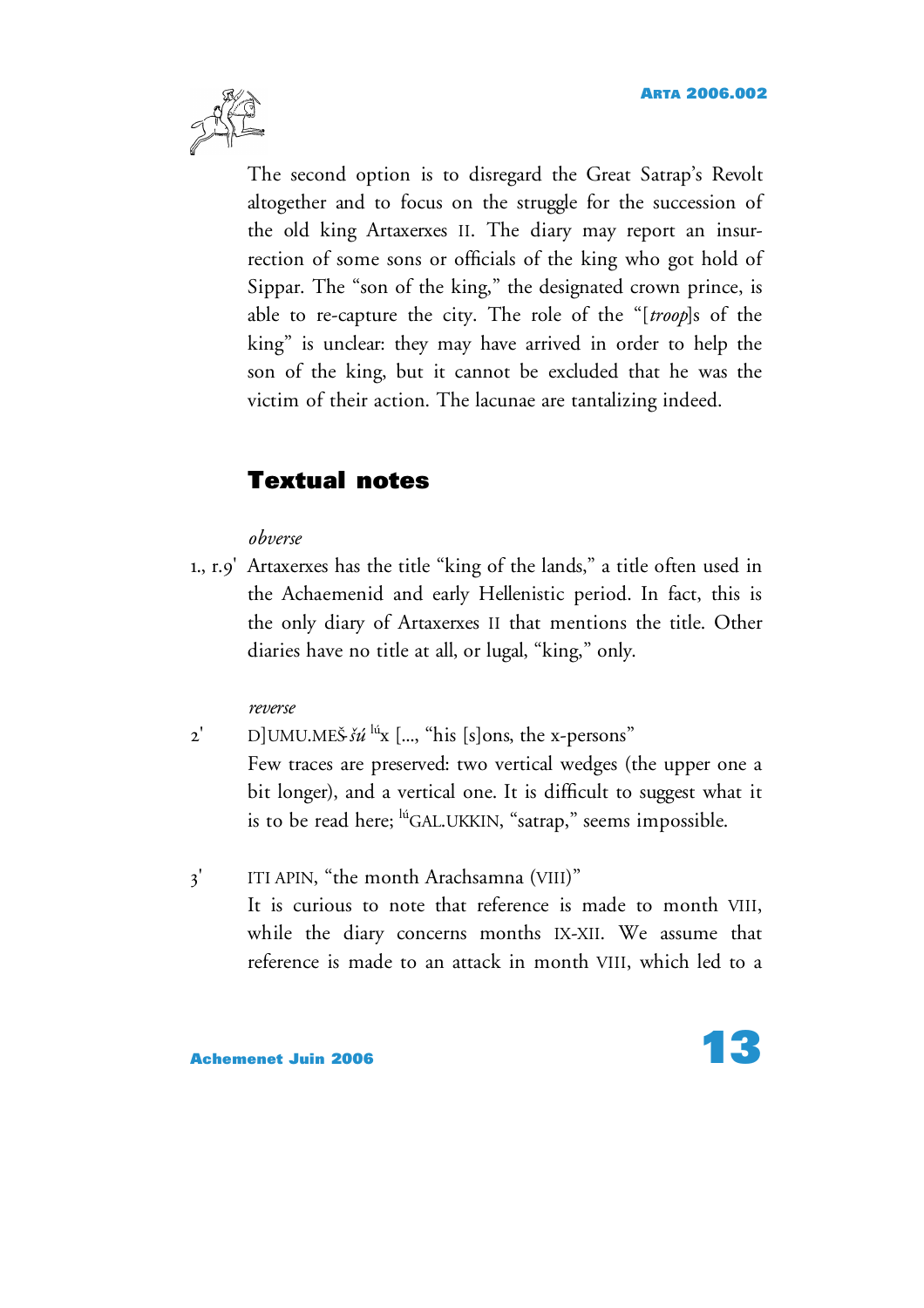

campaign in month IX-XII = 29 Nov.  $363 - 27$  March 262.

4' Cf. Nabonidus Chronicle (ABC 7), III.11 *⌃á* UGU IM *u* KI.TA IM, lit. "who were above the wind and below the wind." Glassner (CM no. 26, p.236/7) translates: "upstream and downstream from Isin (?)." Cf. CAD Š<sup>III</sup>, p.316, s.v. *šupālu* 2d). Note that Glassner's addition "from Isin" is incomprehensible.

## $\text{SUB} = \text{nad}\hat{u}$ , "to pitch camp"

For *nadû* in the chronicles, cf. Grayson, ABC, no. 1 III.40 (with commentary). Cf. CAD N<sup>I</sup> 84, s.v. *nadû* 2b 4<sup>'</sup>. The expression is often, but not always, used with the connotation of aggression.

 $7'$ ERÍN<sup>?</sup>].MEŠ LUGAL At first sight one would expect <sup>lú</sup>ERÍN].MEŠLUGAL, "the troop]s of the king." Other options should be considered as well, like "sons of the king."

### KUR-*ú*

This may be derived from KUR, *šadû*, "mountain; open country, steppe land" or from KUR, *kašādu*, "to arrive." In view of the phonetic complement *ú*, a derivation from *⌃adû* is more likely. It may refer to royal troops who had come from Persepolis over the Zagros mountains.

8' SU<sup>II</sup>-su-nu ik-ta-šad, "their hand caught" Cf. CAD K 276 s.v. *kašādu* 2a, "to conquer a country, a city" with *q*a*tu* as subject; p.277 2b, "to defeat an enemy, to be

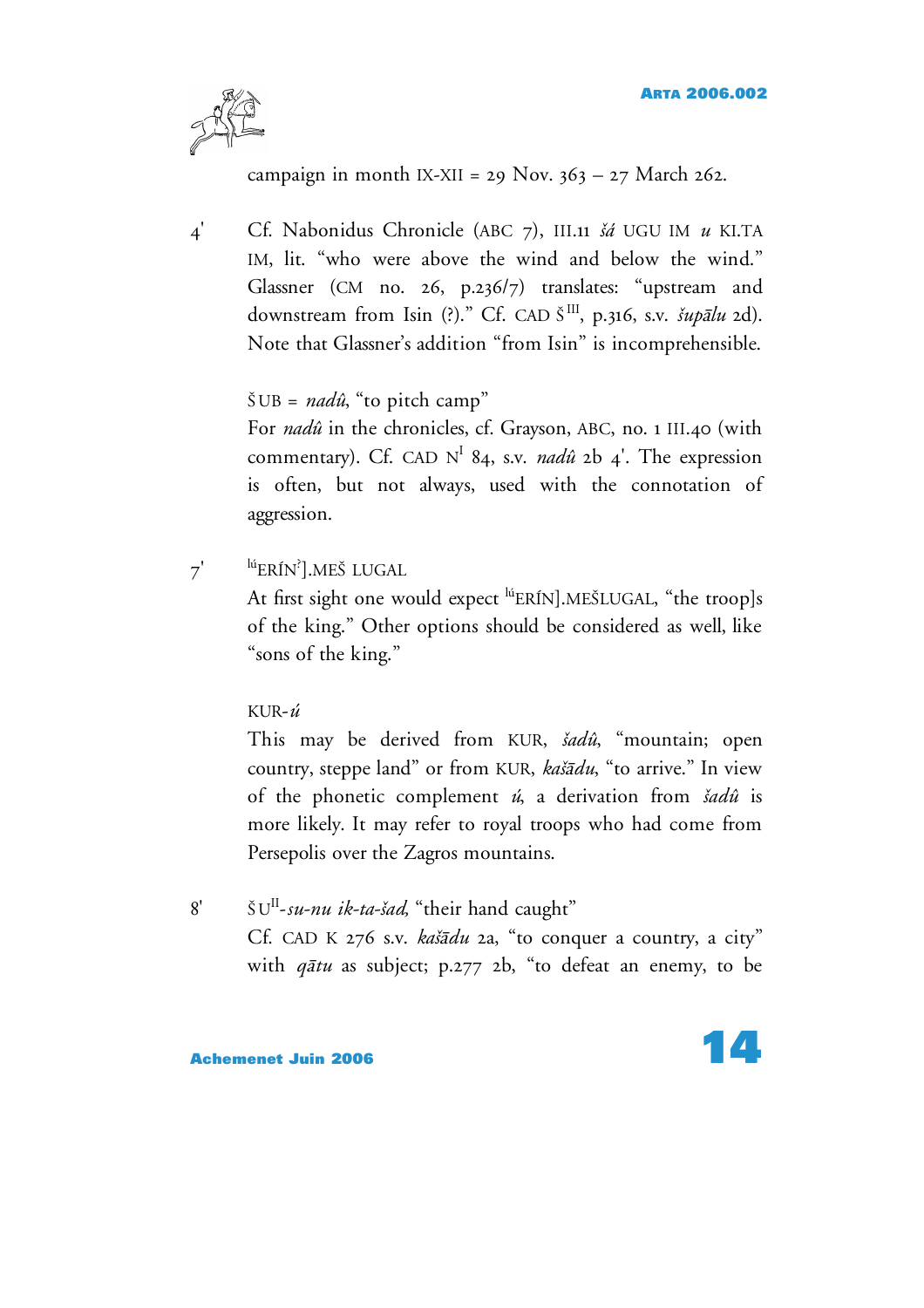

victorious;" p.277-8, 2c, "to capture an enemy, to arrest a fugitive, a criminal." The subject "their hand" is technically singular, hence the verb, *iktašad*, is singular. Nevertheless, the subject concerns more people and is plural *ad sensum* ("their"). The object is unknown; it may be a country, city (Sippar?) or person (the son of the king; a rebel?).

- 9'-11' Similar phrasing in AD I, p. 138, no. -361, r.1'-3' (year 43 Artaxerxes II). Note that this diary  $(BM 37073 = 80-6-17,818)$ entered the inventory of the British Museum on the same day as our diary, 17 June 1880.
- 11' The astronomer in question belongs to the Mushezibu family. This family was a well known family of astronomers which still practised their scholarship in the Hellenistic and Parthian periods. Cf., e.g., Bel-apla-iddin, son of Mushallim-Bel, descendant of Mushezibu in 322 BC (AD I, p. 228-9, no. -321 'rev. 27') and the collection of judicial documents of the Parthian period (*c*. 120 BC) on the assignment of salaries to members of this family (Van der Spek 1985: 548-56). See also Oelsner 2000: 802-11, who discusses the family in the Hellenistic period.

Hermann HUNGER Robartus VAN DER SPEK **[Hermann.Hunger@oeaw.ac.at](mailto:Hermann.Hunger@oeaw.ac.at) [rj.vander.spek@let.vu.nl](mailto:rj.vander.spek@let.vu.nl)**